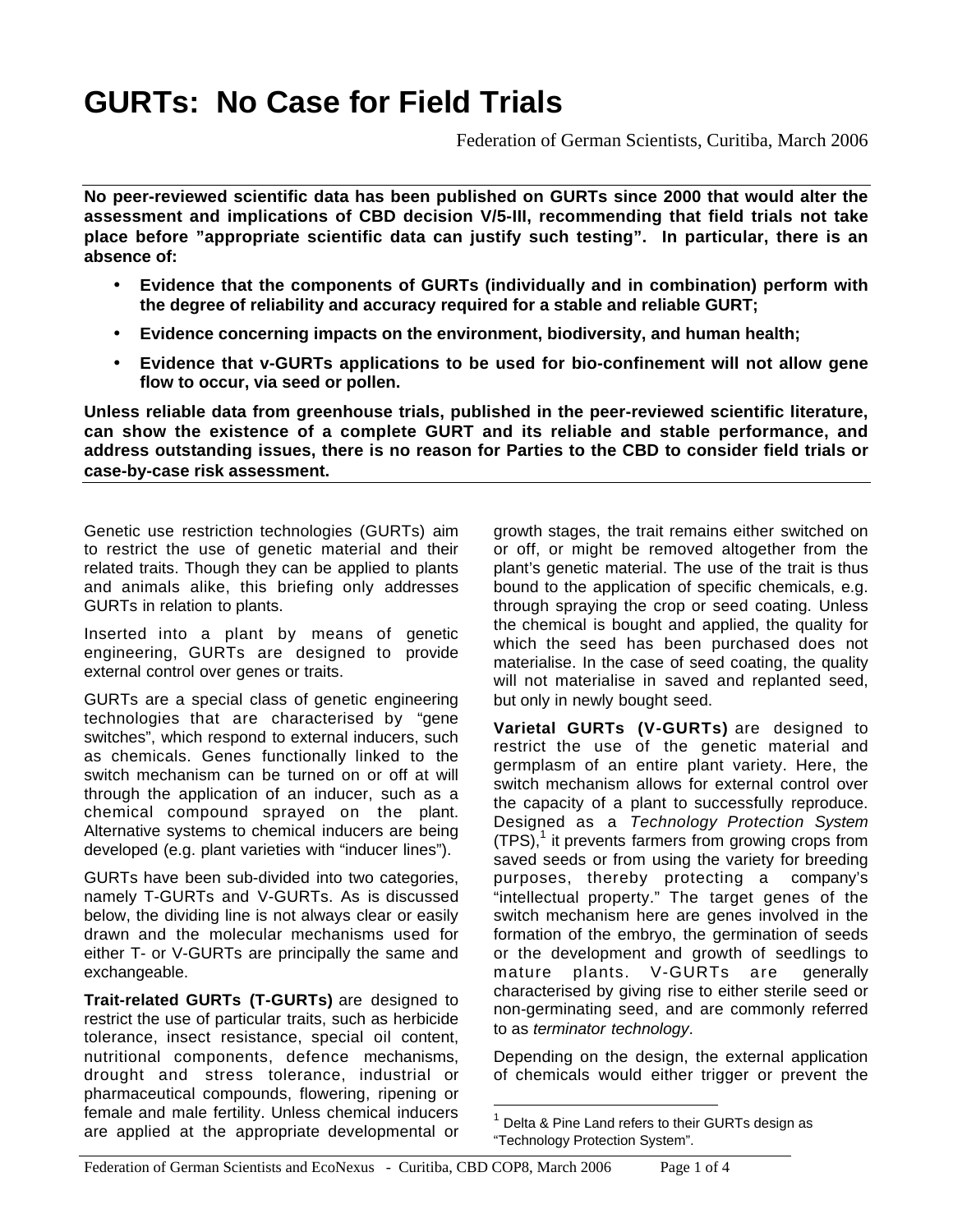capacity of seed to germinate or to grow into a mature plant.

Common to all V-GURTs designs to date is the production of viable pollen, capable of out-crossing into nearby fields of related plants and to wild relatives. Seeds fertilised by such pollen, irrespective of whether sterile or not, would contain all the transgenes of the V-GURTs plant, and potentially their products. Hence, out-crossing would give rise to contamination.

## **Molecular mechanism behind GURTs**

A number of different designs of GURTs and their molecular components have been described in patents and patent applications. Whilst most designs are applicable for both T-GURTs and V-GURTs, some patents place particular emphasis on inducible seed sterility or solely V-GURTs.<sup>2</sup>

Both T- and V-GURTs are constructed in the same way on the molecular level, and there is no clear distinction between them. In general, as shown in **Figure 1,** GURTs are composed of four main elements, namely: the target gene (D), the promoter of the target gene (C), the trait activator gene (B) and the gene switch (A), which itself is usually composed of three elements.

**The Target gene,** also referred to as the *Gene of Interest*, is the gene (or its RNA or protein) for which the switch mechanism is ultimately meant. Depending on the trait, the gene may, for example, code for an agronomic trait (e.g. pest resistance) or for a disrupter cell-toxic protein<sup>3</sup>, e.g. the cell lethal compounds ribosome inhibitor protein (RIP) or barnase ribonuclease.

**The Promoter of the target gene** is chosen according to when and where the target is to be expressed. The use of the LEA promoter (late embryogenesis abundant), for example, will lead to the expression of the gene at the late seed setting stage. If combined with a disrupter gene, the trait will be seed sterility (V-GURTs); if combined with a gene for an extractable compound, such as an industrial substance, the trait will be, for example, that of industrial oil production (T-GURTs).

**The Trait Activator gene** stands between the gene switch and the target gene. It is turned on or off by the gene switch and will in turn activate or deactivate (or repress, or counteract) the target gene. If, as in the Delta & Pine Land V-GURT design, the target gene is kept inactive through a blocking sequence placed between promoter and disrupter gene, the block can be removed by a recombinase enzyme, which acts like a pair of molecular scissors. In this case the trait activator gene will be a recombination enzyme. The same trait activator gene can, on the other hand, also be used to deactivate a trait like insect resistance by removing the promoter or parts of the target gene. In this case, the absence of the application of a chemical inducer will result in the loss of the agronomic trait (T-GURTs).

**The Gene Switch** is commonly made up of three elements, a promoter, an enabler gene, and a second promoter. The latter is directly linked to the trait activator gene. Depending on the specifics of the gene switch, application of a chemical will either result in activation or deactivation of the whole cascade of gene interactions. In Delta & Pine Land's V-GURT design, the treatment of seeds with an inducing chemical will trigger a cascade resulting in sterile seed production. In contrast, the Syngenta V-GURT design requires the application of chemicals for the production of fertile seed and only the absence of the inducing chemical will result in sterile seed production.

Some gene switches are made up of five elements, whilst the "plant-derived safener system" requires only one.

In rare cases (according to patent applications), the gene switch is directly linked to the target gene, with the trait being activated directly at the point of chemical induction.

Alternatives to the chemical induction system are being developed, in which the inducer resides in a second plant line (the "inducer line" or "activator line") that can be crossed into the first plant line containing the trait or gene of interest. In this system, F1 hybrid seeds produced from a cross between inducer and maintainer line would result in plants with an activated GURT system.

#### **GURTs formula**

As shown in **Figure 1** , the general formula for GURTs is (A) gene switch, (B) trait activator gene, (C) promoter of target gene and (D) target gene. Thus

 $2$  The first V-GURTs or terminator patent was granted in March 1998 (US 5723765) to the Seed Company Delta & Pine Land (DPL) and the US Department of Agriculture (USDA). Other V-GURTs designs include those detailed in WO 9744465 (Monsanto), and EP 065820731 (Syngenta).

 $3$  Other disrupter proteins put forward in GURTs patents include adenine nucleotide translocator (ANT), beta-tubulin, and invertase.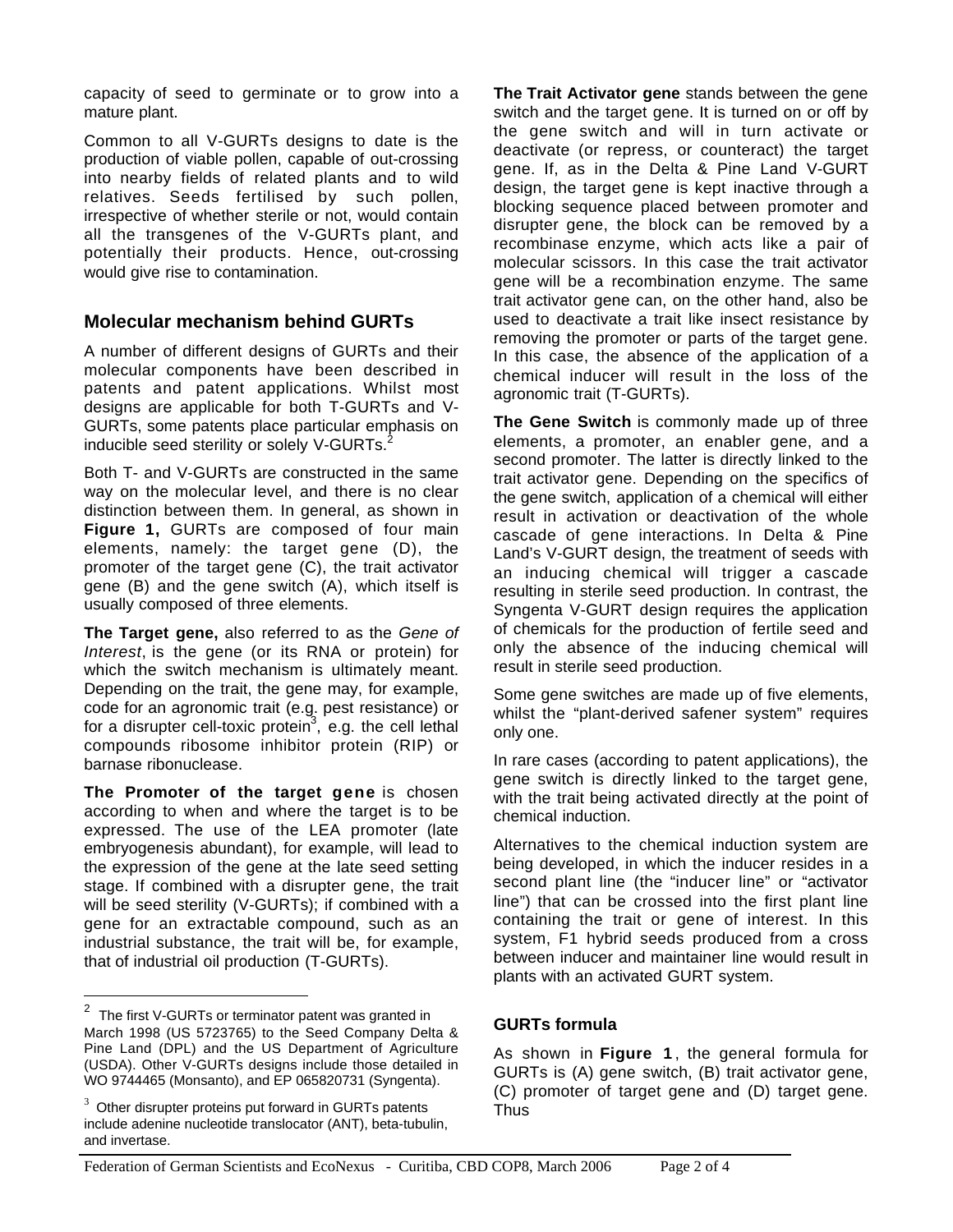# $A+B+C+D = GURTS$

with A=a1+a2+a3. Accordingly, any combination is possible, e.g. A3+B1+C2+B5.

For example, in the Delta & Pine Land design<sup>4</sup> in its preferred embodiment, V-GURT = A (tetracycline inducible gene switch)  $+ B$  (CRE/lox recombination system) + C (late embryogenesis abundant promoter) + D (cell toxic disrupter protein RIP).

In the Monsanto design<sup>5</sup>, V-GURT = A (any inducible gene switch) + B (restorer) +  $C$ (constitutive promoter) +  $D$  (germination inhibitor).

Consequently, on the molecular level, no clear distinction can be drawn between V-GURTs and T-GURTs, as it depends on the combination of different individual elements used.

### **TV-GURTs**

As seen in different patents, some GURTs are designed to produce extractable compounds in plants. As many of these are harmful to plant growth or development, production of these compounds throughout the life of the plant is not optimal. To expose the plant to the negative effects of these compounds as late as possible, the genes for such compounds are linked to seed specific promoters, with the seed becoming the factory to produce the compounds. As a direct consequence, the seed will often no longer be able to germinate. Whilst designed as a T-GURT, the outcome is also a V-GURT, i.e. seed sterility.

#### **Reliability and performance**

To date, no functional V-GURT has been detailed in the peer-reviewed scientific literature. Whilst there is mention of greenhouse trials by one company (Delta & Pine Land), no results have so far been published in any form. Thus, GURTs remain purely a design, lacking the data vital to judge whether indeed GURTs would work once engineered into plants. However, some components of GURTs are the subject of increased research. The data published to date do not provide evidence that the components, individually or in combination, perform with the degree of reliability or accuracy required for a stable and reliable GURT. The evidence is rather to the contrary.

Unless reliable data from greenhouse trials, published in the peer-reviewed scientific literature, can show the existence of a complete GURT and its reliable and stable performance, there is no reason to consider field trials. Furthermore, data also has to be provided that field trials will not pose a risk to the environment, biodiversity, and human health or have negative socio-economic or cultural impacts.

With regards to the use of V-GURTs for bioconfinement, data from greenhouse trials over a number of growing cycles will have to provide the evidence that gene flow can not occur either via seed or via pollen.

As no data of a functional and reliable GURT have been made available for thorough assessment by either the scientific community, the CBD or its relevant bodies, a debate regarding field trials can only be seen as hypothetical at this point.

Finally, given the lack of reliability of the individual components of GURTs, there is little ground to presume that any GURT, especially V-GURT, will offer reliable performance over numerous growing seasons. Indeed, as stated by the US National Academy of Science in 2004, no methods of biological containment can offer complete containment, given the state of knowledge to date. <sup>6</sup>

Consequently, any field trials of this technology would invariably lead to gene flow out of the system, with potentially adverse biological consequences. Considering all the above points, no provision should be made for allowing field trials at this stage.

 $<sup>4</sup>$  Delta & Pine Land patent US 5723765</sup>

<sup>5</sup> Monsanto holds the WIPO patent WO 9744465

 $6$  National Research Council (2004). Biological Confinement of Genetically Engineered Organisms. National Academy Press, Washington, D.C.